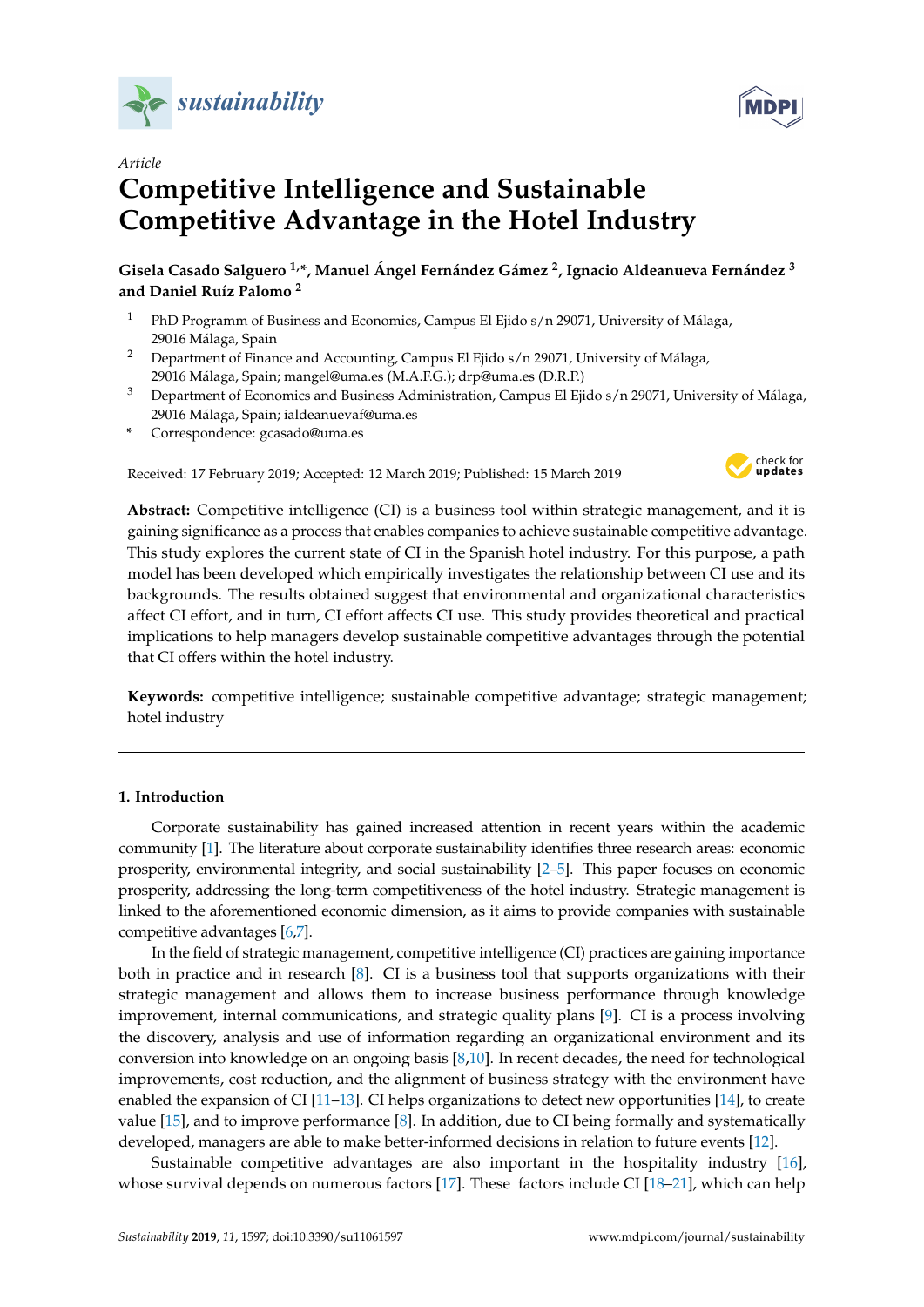organizations in any industry achieve the aforementioned sustainable competitive advantages [\[22\]](#page-9-8). However, the current literature about CI requires more extensive development in the context of the hotel industry, specifically regarding the use of robust statistical methods to test the effects and relationships of CI activities [\[16\]](#page-9-4).

To cover the gap in the current literature, we aim to recognize the factors related to CI use in the hotel industry. For this purpose, we review the literature on CI and Propose a path model which we test using PLS (partial least squares), a variance-based structural equation modelling (SEM). The model shows how environmental characteristics such as competitor diversification, and organizational characteristics such as size, belonging to a group, star rating, and ISO certificate can have an impact on CI effort, and in turn, on the use of CI. The model postulates a causal chain in which factors earlier in the causal chain can affect those later in the chain. In this way, the present study contributes to the literature on the hotel industry in several aspects. Firstly, the study throws light on CI practice and the significance of its usage to build a sustainable competitive advantage. Secondly, it associates CI use to the factors related to its implementation. Finally, the paper provides results on CI obtained by robust statistical methods.

This paper continues as follows: After this introduction, the literature review and research hypotheses are presented. Then, the measures and sample characteristics are explained. Consecutively, results of the developed path model are detailed. Finally, conclusions and implications are provided.

#### **2. Literature Review and Hypotheses**

In the field of strategic management, CI arises as an important practice since it enables a company to capture information from the organizational environment, which has been affected by the sustainability revolution [\[23\]](#page-9-9). CI allows managers to adapt their strategies to the fast-changing industry and understand competitive forces in order to grow sustainably [\[24,](#page-9-10)[25\]](#page-9-11).

Previous studies on CI in the hospitality industry have covered issues related to environmental scanning, competitor analysis, applied technologies, and CI use. Environmental scanning has shown a positive relationship with organizational performance and strategic planning [\[16,](#page-9-4)[26–](#page-9-12)[30\]](#page-9-13). On the other hand, studies about competitor analysis have shown that hotel managers focus on assessing a small set of competitors as they rely on limited resources [\[31](#page-9-14)[,32\]](#page-9-15), and that the factors taken into account are location, rates, service, quality, and distribution channels [\[33\]](#page-9-16).

The studies that have addressed applied technologies found that text mining can be used both for CI in hotels [\[34\]](#page-9-17) and for CI in restaurants [\[35\]](#page-9-18). These studies identify that strategic implementation of information technologies is a way to obtain sustainable competitive advantages in the hotel reservation process [\[36\]](#page-9-19), and that CI activities are suitable in the hospitality industry [\[37\]](#page-10-0). Finally, CI use has been analyzed in American and Brazilian hotels, perceiving that hotel managers have a low level of awareness about CI, and therefore, further research is needed on CI use in this industry [\[16,](#page-9-4)[18,](#page-9-6)[19\]](#page-9-20).

Although the existing knowledge about CI use is limited for hotel companies, there is an extensive knowledge about this issue in other industrial sectors [\[38\]](#page-10-1). CI use is related indirectly to the competitor diversification through the CI effort. Several studies found that the amount of competition was positively related to the amount and type of CI [\[38](#page-10-1)[,39\]](#page-10-2). It has also been proved that a larger amount of competence affects the perception that managers have about CI [\[8\]](#page-8-5). Therefore, and considering the effects that environmental characteristics have on CI and specifically the number of competitors, we formulate the first of our research hypotheses for the hotel industry:

#### **Hypothesis 1 (H1):** *A larger number of competitor hotels is related to a larger effort to obtain CI.*

Previous literature notes that compilation and CI use requires organizational resource allocation, such as personnel and funds for CI acquisition, and that the organizational size (e.g., number of employees) is an indicator of potential organizational resources [\[40\]](#page-10-3). Considering that hotels possess singular organizational characteristics [\[41\]](#page-10-4) related to their star rating, belonging to a chain and quality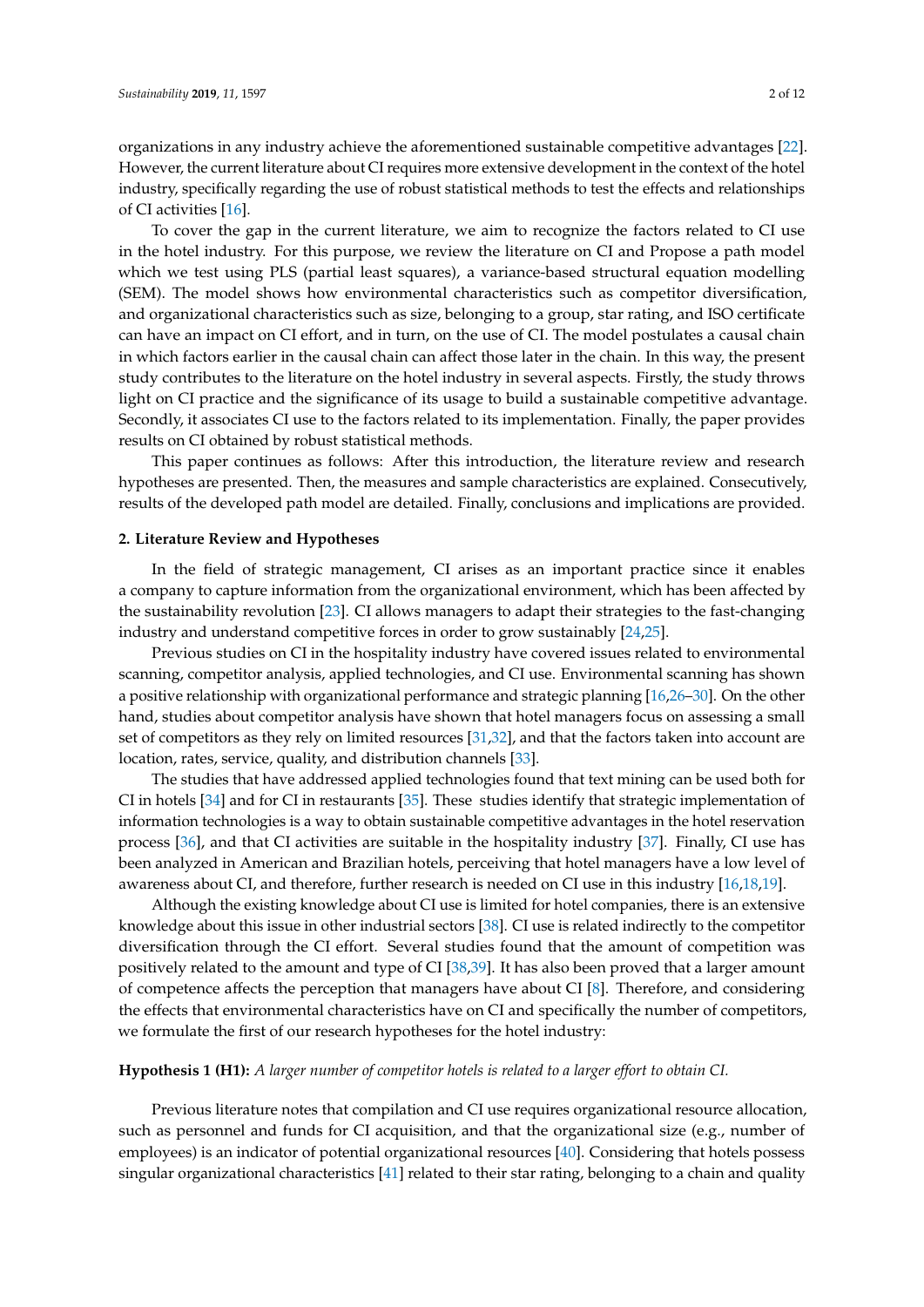certificates [\[20,](#page-9-21)[42\]](#page-10-5), we want to prove whether these organizational characteristics are associated with a greater effort to obtain CI. Thus, we formulate the second research hypothesis:

**Hypothesis 2 (H2):** *Hotels' organizational characteristics are associated with a greater effort to obtain CI.*

Due to the fact that there are multiple indicators that represent different organizational characteristics of the hotels, we formulate a separate set of sub-hypotheses for each factor of the organization characteristics:

**Hypothesis 2a (H2a):** *The effort to obtain CI is greater in hotels with a larger number of employees.*

**Hypothesis 2b (H2b):** *The effort to obtain CI is greater in hotels that belong to a chain.*

**Hypothesis 2c (H2c):** *The effort to obtain CI is greater in hotels with a higher star rating.*

**Hypothesis 2d (H2d):** *The effort to obtain CI is greater in hotels with an ISO certificate (UNE 166006 of Technological Surveillance and Competitive Intelligence)*

Resources allocation is an indication of management priorities, and managers who put more effort on CI also have more interest in CI, and are more likely to use it in the decision-making process [\[43\]](#page-10-6). Consequentially, we want to find out if for hotel companies there exists a relationship between CI effort and its use. Thus, we formulate our third hypothesis as follows:

**Hypothesis 3 (H3):** *The effort that hotels invest in obtaining CI is positively related to their CI use.*

Figure [1](#page-2-0) illustrates the conceptual model and the hypothesis in the current study.

<span id="page-2-0"></span>

**Figure 1.** Research model of CI use in hotel industry.

## **3. Measures and Sample Characteristics**

The constructs and items used in this study appear in Table [1,](#page-3-0) and have been obtained from previous literature about CI activities [\[8](#page-8-5)[,16,](#page-9-4)[18](#page-9-6)[,20,](#page-9-21)[21](#page-9-7)[,38,](#page-10-1)[40](#page-10-3)[,42\]](#page-10-5). The environmental characteristic of competitor diversification was associated with the number of competitors that each hotel had in its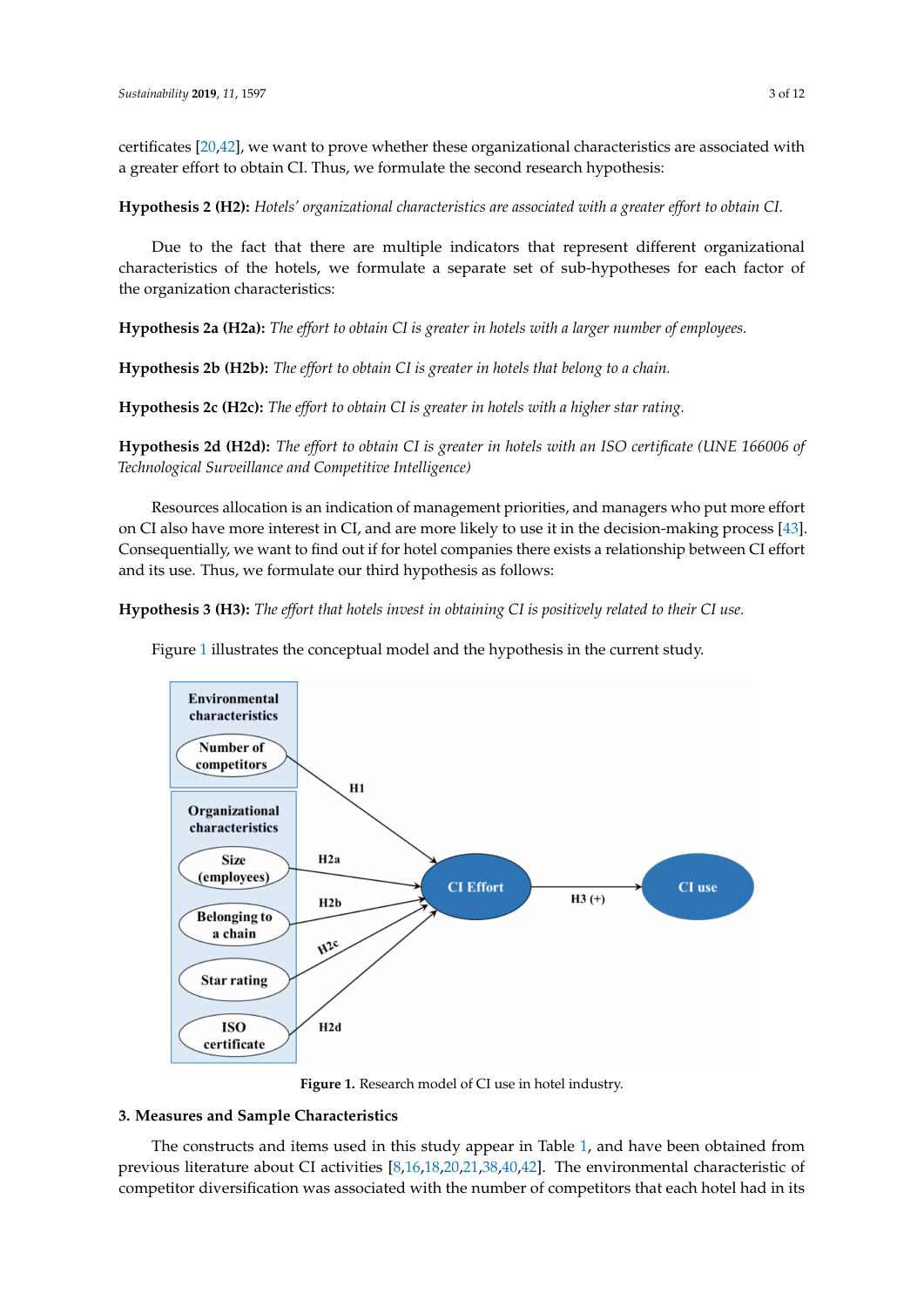city. Organizational characteristic was a construct on potential organizational resources, and has been associated with hotel size (number of employees), star rating, belonging to a group, and ISO certificate (UNE 166006 of Technological Surveillance and Competitive Intelligence). CI effort was associated with the sources of CI information that the hotels use (specialized press, networking, and big data). CI use was obtained through the degree of dissemination of CI within the organization and through the feedback delivered to the decision-makers.

<span id="page-3-0"></span>

| Construct/Indicator                  | Code                           | <b>Scale Items</b>                      |                   |  |  |  |  |  |  |
|--------------------------------------|--------------------------------|-----------------------------------------|-------------------|--|--|--|--|--|--|
| <b>Environmental characteristics</b> |                                |                                         |                   |  |  |  |  |  |  |
| Competitor diversification           | ECH                            | Number of competitors                   |                   |  |  |  |  |  |  |
|                                      | Organizational characteristics |                                         |                   |  |  |  |  |  |  |
| <b>Size</b>                          | OCH <sub>1</sub>               | Number of employees                     |                   |  |  |  |  |  |  |
| Star rating                          | OCH <sub>2</sub>               | 1, 2, 3, 4, 5 (regional classification) |                   |  |  |  |  |  |  |
| Belonging to a group                 | OCH <sub>3</sub>               | 1: Belonging to a group; 0: Otherwise   | [20, 40, 42]      |  |  |  |  |  |  |
| ISO certificate                      | OCH4                           | 1: Hotel with UNE 166006; 0: Otherwise  |                   |  |  |  |  |  |  |
| CI effort                            |                                |                                         |                   |  |  |  |  |  |  |
| Specialized press                    | EFF1                           | 7-point Likert-type scale               |                   |  |  |  |  |  |  |
| Networking                           | EFF <sub>2</sub>               | 7-point Likert-type scale               | [8, 16, 18, 21]   |  |  |  |  |  |  |
| Big data                             | EFF3                           | 7-point Likert-type scale               |                   |  |  |  |  |  |  |
|                                      |                                | Use of CI                               |                   |  |  |  |  |  |  |
| Written reports                      | USE1                           | 7-point Likert-type scale               |                   |  |  |  |  |  |  |
| Meetings                             | USE <sub>2</sub>               | 7-point Likert-type scale               |                   |  |  |  |  |  |  |
| Oral reports                         | USE3                           | 7-point Likert-type scale               | $\lceil 8 \rceil$ |  |  |  |  |  |  |
| Feedback of the information          | USE4                           | 7-point Likert-type scale               |                   |  |  |  |  |  |  |

**Table 1.** Constructs and scale items.

The information about the number of competitors and the number of employees from the hotels in the sample was obtained from the SABI (The Iberian Balance Sheet Analysis System created by Bureau Van Dijk). This database provided accounting information for Spanish and Portuguese companies, obtained from the annual published accounts. Star rating, belonging to a group, and ISO certificate were obtained from Official Guide of Spanish Hotels [\[44\]](#page-10-7). Finally, all the items of CI effort and CI use were measured through a questionnaire sent to the hotels in the sample, using a 7-point Likert-type scale in which 1 means "zero use" and 7 "high use". The questionnaire was sent via email, along with a cover letter, to the hotels included in the sample. Prior to sending the survey, the authors identified the person in charge of CI activities. Following another approach utilized in the literature [\[8\]](#page-8-5), the questionnaire was sent to the CEO and we asked him to forward it to the person in charge of capturing and analyzing environmental information and decision-making.

The hotels in the sample were randomly selected from the list of operating Spanish hotels in 2017. The sample was stratified by region with a sample error of <2% (95% confidence interval). Out of the 320 questionnaires sent, we obtained 156 responses, from which 127 were finally used after incomplete questionnaires had been deleted. The response rate was similar to other CI surveys [\[8,](#page-8-5)[45\]](#page-10-8). The questionnaires were mainly completed by the CEO and by the person in charge of the commercial department, as in other CI papers [\[16\]](#page-9-4). More than half of the hotels in the sample (59.05%) had less than 100 employees, and between 201 and 400 rooms (59.84%). Likewise, a 4-star rating is the most prevalent in the sample (58.27%), and 58.27% of the hotels belong to a group. The profile of the interviewees was characterized by university education and extensive experience in the industry (Table [2\)](#page-4-0).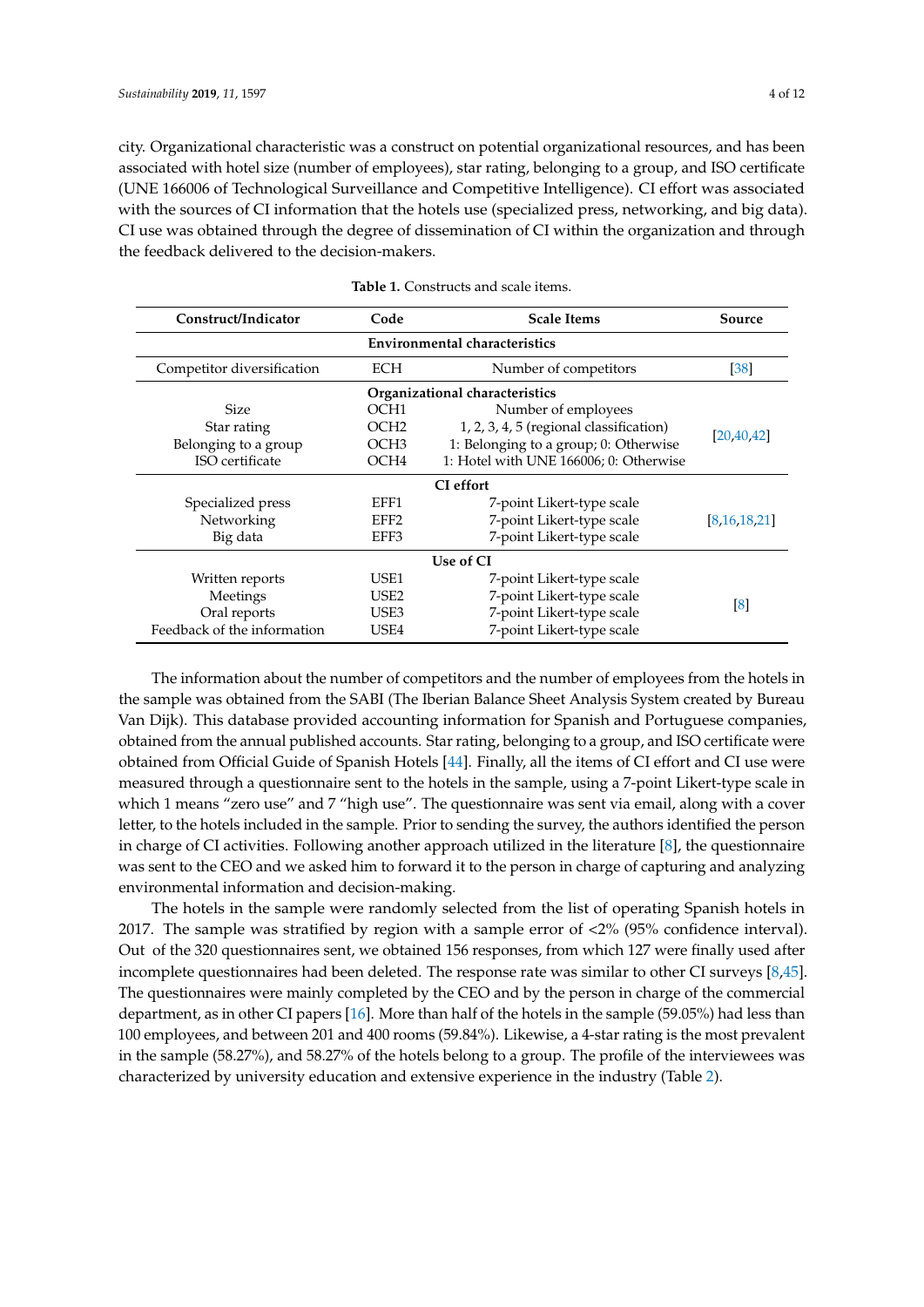|                             | Percentage                                   | Frequency      |  |  |  |  |  |  |  |
|-----------------------------|----------------------------------------------|----------------|--|--|--|--|--|--|--|
| <b>Number of Employees</b>  |                                              |                |  |  |  |  |  |  |  |
| Less than 100               | 59.05                                        | 75             |  |  |  |  |  |  |  |
| $101 - 200$                 | 18.11                                        | 23             |  |  |  |  |  |  |  |
| More than 200               | 22.84                                        | 29             |  |  |  |  |  |  |  |
| <b>Number of Rooms</b>      |                                              |                |  |  |  |  |  |  |  |
| Less than 200               | 23.62                                        | 30             |  |  |  |  |  |  |  |
| $201 - 400$                 | 59.84                                        | 76             |  |  |  |  |  |  |  |
| More than 400               | 16.54                                        | 21             |  |  |  |  |  |  |  |
|                             | <b>Star Rating</b>                           |                |  |  |  |  |  |  |  |
| 1                           | 1.57                                         | $\overline{2}$ |  |  |  |  |  |  |  |
| $\overline{2}$              | 3.94                                         | 5              |  |  |  |  |  |  |  |
| 3                           | 24.41                                        | 31             |  |  |  |  |  |  |  |
| $\overline{4}$              | 58.27                                        | 74             |  |  |  |  |  |  |  |
| 5                           | 11.81                                        | 15             |  |  |  |  |  |  |  |
| <b>Belonging to a Group</b> |                                              |                |  |  |  |  |  |  |  |
| Yes                         | 58.27                                        | 74             |  |  |  |  |  |  |  |
| No                          | 41.73                                        | 53             |  |  |  |  |  |  |  |
|                             | <b>ISO Certificate</b>                       |                |  |  |  |  |  |  |  |
| Yes                         | 19.69                                        | 25             |  |  |  |  |  |  |  |
| No                          | 80.31                                        | 102            |  |  |  |  |  |  |  |
|                             | <b>Education Profile of the Interviewees</b> |                |  |  |  |  |  |  |  |
| Primary                     | 5.51                                         | 7              |  |  |  |  |  |  |  |
| Secondary                   | 5.51                                         | 7              |  |  |  |  |  |  |  |
| University                  | 61.42                                        | 78             |  |  |  |  |  |  |  |
| Postgraduate                | 27.56                                        | 35             |  |  |  |  |  |  |  |
|                             | <b>Experience Years of the Interviewees</b>  |                |  |  |  |  |  |  |  |
| Less than 12                | 33.86                                        | 43             |  |  |  |  |  |  |  |
| $13 - 24$                   | 43.31                                        | 55             |  |  |  |  |  |  |  |
| More than 24                | 22.83                                        | 29             |  |  |  |  |  |  |  |

<span id="page-4-0"></span>

| Table 2. Sample hotels' characteristics and interviewees profile. |
|-------------------------------------------------------------------|
|-------------------------------------------------------------------|

## **4. Results**

#### *4.1. Statistical Procedure*

Our research model was tested using partial least squares (PLS), a variance-based structural equation modelling (SEM) [\[46\]](#page-10-9). PLS was particularly suitable to test the proposed theoretical model because it allowed simultaneous estimation of multiple relationships between latent constructs involving hierarchical variables and accounts for measurement error in the constructs [\[47\]](#page-10-10). PLS analyses are more flexible than covariance-based SEM in order to model both reflective and formative latent factors at the same time [\[48\]](#page-10-11). In addition, PLS-SEM simultaneously allows assessment of the reliability and validity of the measures of theoretical constructs (outer or measurement model) and the estimation of the relationships between these constructs (inner model) [\[49\]](#page-10-12). PLS-SEM is primarily intended for causal-predictive analysis, where the problems explored are complex and prior theoretical knowledge is scarce [\[50\]](#page-10-13). Consequently, PLS-SEM is an appropriate technique to use in a theory development situation such as this study [\[49,](#page-10-12)[51\]](#page-10-14). Traditional PLS is preferable because the study uses second order models and does not have a sufficiently large data set (e.g., a sample size  $N > 300$ ) [\[52\]](#page-10-15). This study uses SmartPLS 3.2.7 software.

#### *4.2. Out er Model Validation*

According to the research model (Figure [1\)](#page-2-0), two reflective (mode A) composites configure the first step constructs that define CI effort as a formative composite. A two-step approach was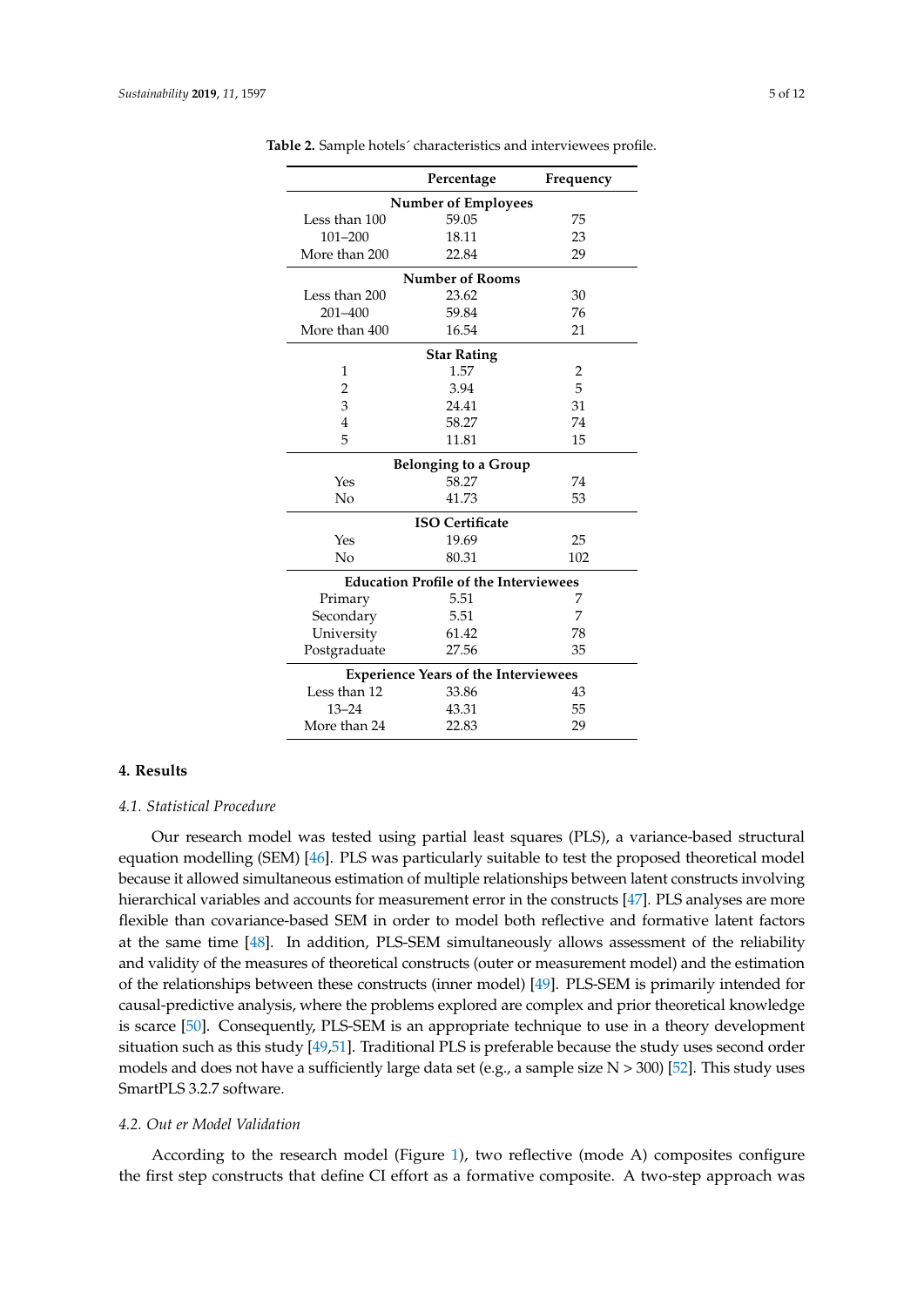conducted [\[47\]](#page-10-10) because when the model defines the reflective first-order constructs and formative second-order construct, the two step approach works better than the repeated indicators approach [\[53\]](#page-10-16). Additionally, it is more useful if the researcher is mainly interested in higher-level estimates [\[48\]](#page-10-11).

Each latent variable in the model was measured by multiple items and evaluated in terms of reliability, nomological validity, and composition weights [\[54\]](#page-10-17). While criteria such as Cronbach's alpha, composite reliability, and average variance extracted are applied to evaluate reflective measures in lower order constructs, an internal consistency perspective is inappropriate for assessing formative ones [\[55](#page-10-18)[,56\]](#page-10-19), such as our higher order construct. In consequence, we assessed our formative measurement model by assessing VIF values for collinearity issues, as well as the significance and relevance of items [\[47\]](#page-10-10). Significances were obtained by a nonparametric (10,000) bootstrap procedure. Further, we assessed the predictive ability by using the blindfolding procedure in SmartPLS in order to check that cross-validated commonalities and redundancies  $Q^2$ were superior to 0 [\[57\]](#page-10-20). Reliability and convergent validity of measures are shown in Table [3.](#page-5-0) Most of the items load on their respective constructs were more than 0.71 [\[58\]](#page-10-21). However, there was one item with a loading of 0.57 that may have been acceptable [\[59\]](#page-10-22) if its rejection did not improve the model fit [\[47\]](#page-10-10) since this loading was above 0.4, and the differences between this loading and the other cross-loadings were more than 0.3 [\[60\]](#page-10-23). Moreover, all the reliability items exceeded their shortcuts values. Finally, in order to assess formative reliability, all the weights were significant and VIF values were below 3, suggesting that composite was well performed [\[47\]](#page-10-10).

**Table 3.** Convergent validity and reliability of measures.

<span id="page-5-0"></span>

|           |                  | Loadings | Weights $Q^2$ |      | <b>VIF</b> | $\alpha$ | $\rho_A$ | $\rho_{\rm C}$ | <b>AVE</b> |
|-----------|------------------|----------|---------------|------|------------|----------|----------|----------------|------------|
| CI use    | USE1             | 0.74     | 0.34          | 0.23 | 1.40       | 0.71     | 0.74     | 0.82           | 0.53       |
|           | USE <sub>2</sub> | 0.78     | 0.40          | 0.26 | 1.40       |          |          |                |            |
|           | USE <sub>3</sub> | 0.57     | 0.21          | 0.07 | 1.20       |          |          |                |            |
|           | USE4             | 0.81     | 0.39          | 0.28 | 1.55       |          |          |                |            |
| CI effort | EFF1             | 0.81     | 0.47          | 0.06 | 1.33       | 0.72     | 0.73     | 0.84           | 0.64       |
|           | EFF <sub>2</sub> | 0.74     | 0.33          | 0.00 | 1.41       |          |          |                |            |
|           | EFF3             | 0.84     | 0.45          | 0.08 | 1.55       |          |          |                |            |

 $Q^2$ : Cross-validated redundancies Stone–Geisser  $Q^2$  index (omission distance of 9). α: Cronbach's alpha. ρ<sub>A</sub>: [\[61\]](#page-10-24) Rho;  $p_C$ : Composite reliability. AVE: Average variance extracted. All the loadings and weights are significant at *p* > 0.01 level from 10,000 repetitions bootstrapping procedure.

Discriminant validity was verified according to Fornell-Lacker and HTMT criteria [\[62\]](#page-10-25) as shown in Table [4](#page-6-0) (panel A), as well as cross-loadings criterion [\[51\]](#page-10-14) (panel B).

|   | <b>PANEL A: Fornell-Lacker</b><br>and HTMT criteria |      | $\mathbf{2}$ | 3    | 4    | 5       | 6       | 7    |
|---|-----------------------------------------------------|------|--------------|------|------|---------|---------|------|
|   | CI use                                              | 0.73 | 0.82         | 0.11 | 0.13 | 0.18    | 0.22    | 0.10 |
| 2 | CI effort                                           | 0.61 | 0.80         | 0.22 | 0.07 | 0.14    | 0.31    | 0.06 |
| 3 | ECH                                                 | 0.08 | 0.19         | 1.00 | 0.20 | 0.27    | 0.09    | 0.19 |
| 4 | OCH <sub>2</sub>                                    | 0.10 | 0.06         | 0.20 | 1.00 | 0.07    | 0.07    | 0.13 |
| 5 | OCH <sub>3</sub>                                    | 0.10 | 0.08         | 0.27 | 0.07 | 1.00    | 0.01    | 0.22 |
| 6 | OCH4                                                | 0.14 | 0.27         | 0.09 | 0.07 | $-0.01$ | 1.00    | 0.03 |
|   | OCH1                                                | 0.04 | $-0.03$      | 0.19 | 0.13 | 0.22    | $-0.03$ | 1.00 |

**Table 4.** Discriminant validity.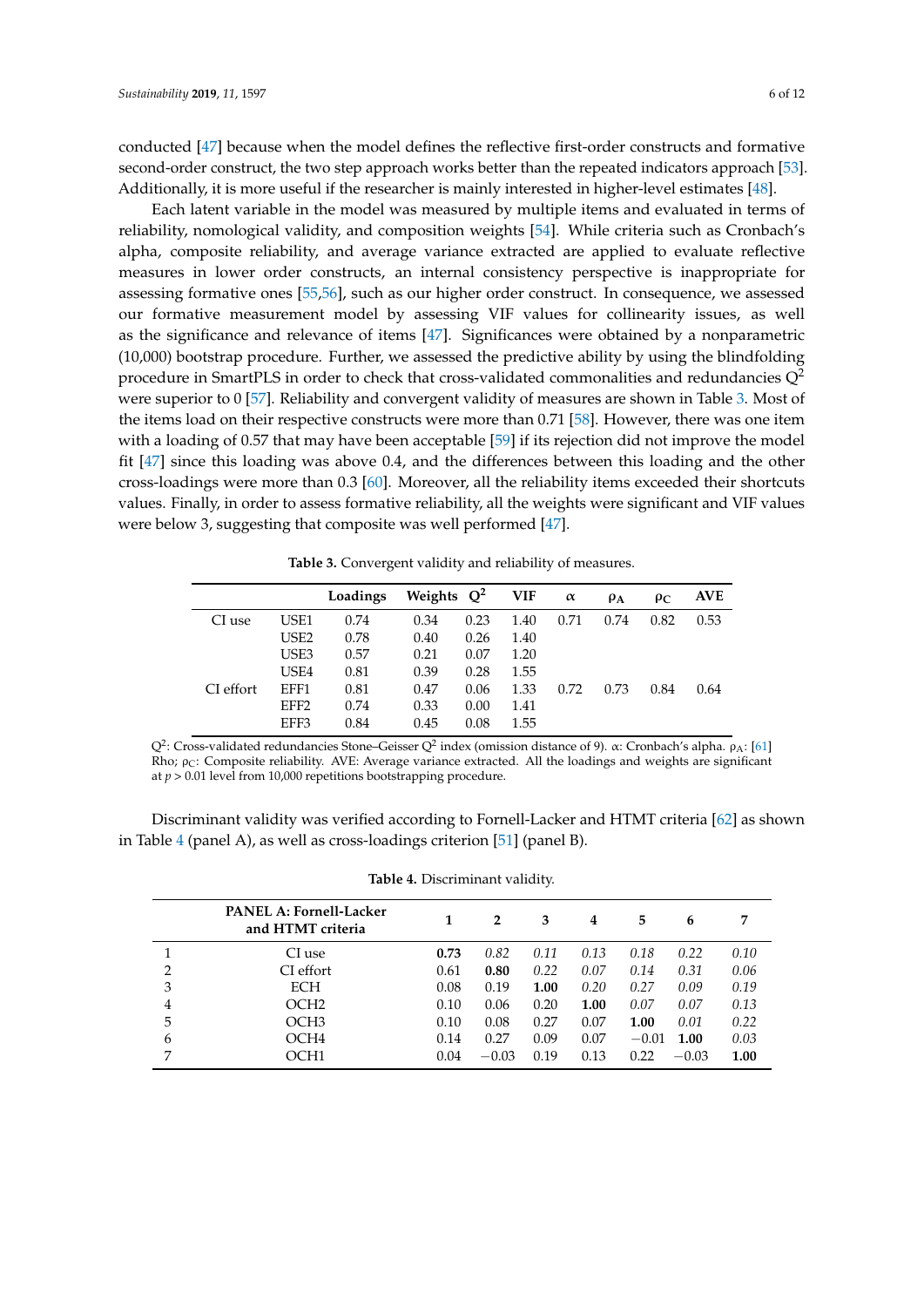<span id="page-6-0"></span>

| 1    | $\overline{2}$ | 3       | 4       | 5       | 6       | 7       |
|------|----------------|---------|---------|---------|---------|---------|
| 0.74 | 0.48           | 0.10    | 0.07    | 0.18    | 0.19    | 0.12    |
| 0.78 | 0.51           | 0.13    | 0.02    | 0.09    | $-0.04$ | 0.06    |
| 0.57 | 0.26           | $-0.02$ | 0.11    | $-0.11$ | 0.16    | $-0.02$ |
| 0.81 | 0.50           | $-0.01$ | 0.12    | 0.07    | 0.15    | $-0.04$ |
| 0.54 | 0.81           | 0.15    | 0.11    | 0.05    | 0.24    | $-0.09$ |
| 0.41 | 0.74           | 0.10    | $-0.02$ | $-0.06$ | 0.14    | 0.01    |
| 0.50 | 0.84           | 0.20    | 0.02    | 0.17    | 0.25    | 0.03    |
| 0.08 | 0.19           | 1.00    | 0.20    | 0.27    | 0.09    | 0.19    |
| 0.10 | 0.05           | 0.20    | 1.00    | 0.07    | 0.06    | 0.13    |
| 0.10 | 0.08           | 0.27    | 0.07    | 1.00    | $-0.01$ | 0.22    |
| 0.14 | 0.27           | 0.09    | 0.06    | $-0.01$ | 1.00    | $-0.03$ |
| 0.04 | $-0.03$        | 0.19    | 0.13    | 0.22    | $-0.03$ | 1.00    |
|      |                |         |         |         |         |         |

**Table 4.** *Cont*.

PANEL A: HTMT criterion results over the diagonal. Threshold: 0.90. Fornell-Lacker criterion: Construct correlations below the diagonal. Squared-root of AVE in the diagonal. Threshold: Squared-root of AVE must be higher than correlations. PANEL B: Loadings and cross-loadings of items on latent variables.

#### *4.3. Structural Model*

A blindfolding procedure (omission distance of 9) assessed the overall predictive relevance of the model as a first step in the quality assessment [\[55](#page-10-18)[,63\]](#page-10-26). The analyses revealed cross-validated redundancies Stone–Geisser  $Q^2$  value of 0.05 for CI effort, and 0.21 for CI use. This finding provides support for the model's overall predictive relevance, since the  $Q^2$  values were above 0 [\[63\]](#page-10-26). As a second quality assessment, this study assessed the standardized root mean square residual (SRMR). A value less than 0.08 reflected a good fit for SRMR  $[64,65]$  $[64,65]$ . Moreover,  $R^2$  were up to 0.10. Finally, RMStheta was 0.18, but its threshold values are yet to be determined [\[66\]](#page-11-2). These results suggest that environmental characteristics, and specifically a small number of competitors, are associated with a greater CI effort of the hotels (path = 0.17 \*). Therefore, H1 hypothesis is accepted. The results also show that the organizational characteristic related with ISO certificate is associated with a greater CI effort of the hotels (path = 0.26 \*\*\*), so H2d hypothesis is accepted. Likewise, CI effort had a positive and significant impact on CI use (path  $= 0.64$  \*\*\*), suggesting that H3 can also be accepted. Path coefficients and their bootstrapping significance levels are reported in Table [5](#page-6-1) and Figure [2.](#page-7-0)

| <b>Table 5.</b> Inner model results and validation criteria. |
|--------------------------------------------------------------|
|--------------------------------------------------------------|

<span id="page-6-1"></span>

|                                                       | Path       | t    | Lo95    | Hi95 | f <sup>2</sup> | <b>VIF</b> |
|-------------------------------------------------------|------------|------|---------|------|----------------|------------|
| <b>Background</b>                                     |            |      |         |      |                |            |
| Environmental characteristics $\rightarrow$ CI effort | $0.17*$    | 1.73 | $-0.02$ | 0.36 | 0.03           | 1.14       |
| Star rating $\rightarrow$ CI effort                   | 0.01       | 0.10 | $-0.22$ | 0.21 | 0.00           | 1.05       |
| Belonging to a group $\rightarrow$ CI effort          | 0.05       | 0.41 | $-0.24$ | 0.26 | 0.00           | 1.12       |
| ISO Quality certified $\rightarrow$ CI effort         | $0.26***$  | 3.69 | 0.10    | 0.38 | 0.07           | 1.01       |
| $Size \rightarrow CI$ effort                          | $-0.07$    | 0.51 | $-0.39$ | 0.05 | 0.01           | 1.08       |
| $R^2$ /Adjusted $R^2/Q^2$                             | 0.11       | 0.05 |         | 0.05 |                |            |
| Direct effects on CI use                              |            |      |         |      |                |            |
| $CI$ effort $\rightarrow CI$ use                      | $0.64$ *** | 6.54 | 0.37    | 0.78 | 0.76           | 1.01       |
| $R^2$ /Adjusted $R^2/Q^2$                             | 0.47       | 0.45 |         | 0.21 |                |            |

Original path values, as well as 10,000 rep; bootstrapping standard deviations and 95% bias-corrected confidence intervals reported; q<sup>2</sup>: PLS-predict q<sup>2</sup> index; Q<sup>2</sup>: Cross-validated redundancies Stone–Geisser Q<sup>2</sup> index; \*:  $p < 0.05$ ; \*\*\*:  $p < 0.001$ . Overall validation criteria:  $RMS_\theta = 0.18$ . Saturated/estimated model SRMR: 0.07/0.08. Saturated/estimated model  $\chi^2$ : 69.04/75.71.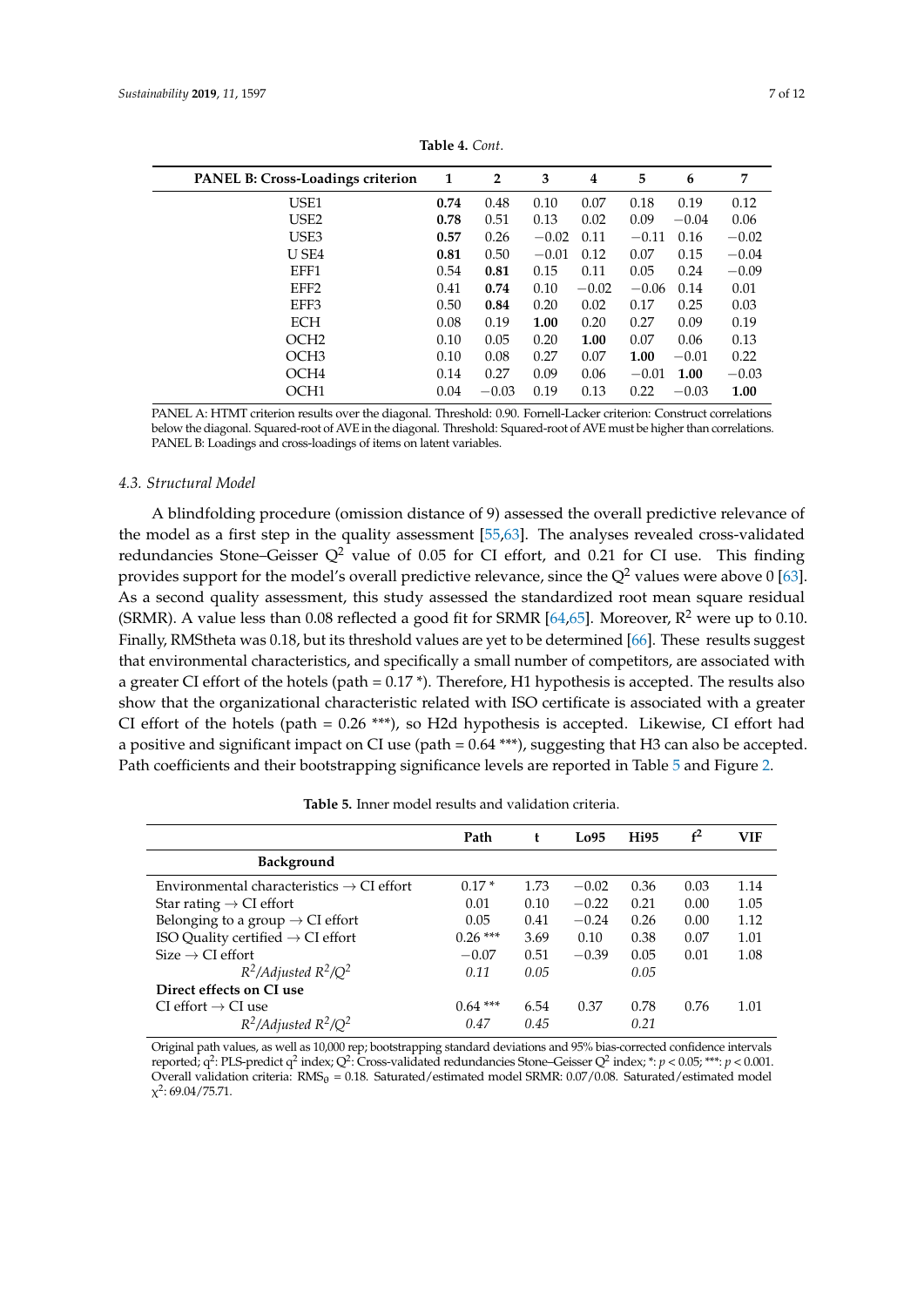<span id="page-7-0"></span>

**Figure 2.** Results.

#### **5. Conclusions and Implications**

This paper analyzed CI use in the hotel industry, and how CI use is affected by organizational and environmental characteristics through CI effort. For our purpose, we employed a sample consisting of 127 Spanish hotels and developed a causal chain, which we tested through the methodology of PLS.

The results generally support the research hypothesis. Regarding our first hypothesis, which postulated that a growing number of competitors would generate a greater effort to obtain CI, our model proved that in fact CI effort increased in a more competitive environment. This was aligned with other researches [\[39\]](#page-10-2), which exposed that the more intense the competition, the more likely that companies will embrace CI. This is important to take into account in a fast-changing industry where the number of hotels competing is increasing. In this context, CI use is beneficial as it could help hotel managers to better understand their organizational environment and thus be able to design the best strategies to adapt to it. Our second hypothesis, which specified that hotels' organizational characteristics have an impact on the effort to obtain CI, was also verified. ISO certification does have an impact on CI use, identifying that achieving this certification was important for hotels willing to increase their CI use. However, as in previous studies [\[67](#page-11-3)[,68\]](#page-11-4), organizational size did not seem to have an impact on CI effort. This leads us to understand that CI use is independent from hotels' size, and that this should not be an obstacle for smaller hotels when using CI for strategic management purposes. Likewise, our model showed that both star rating and belonging to a group does not have an impact on CI use. Finally, our third hypothesis, which postulated that CI effort was positively related to CI use, was accepted, showing that the CI effort that hotels made indeed had a positive impact on CI use.

For the purpose of academic research, this study contributed in numerous ways. First, this was the first study of its kind that empirically investigated the relationship between CI use and its backgrounds through an advanced statistical methodology. Second, this study increased the knowledge about CI practices in the hotel industry. Although we can find several researches about CI in hotels, to the best of our knowledge this is the first study done on the Spanish hotel industry.

From a managerial point of view, this paper could help managers to better understand CI practices and how to use these to obtain a sustainable competitive advantage. Although hotel managers cannot have a direct impact on the environmental characteristics (number of competitors), they can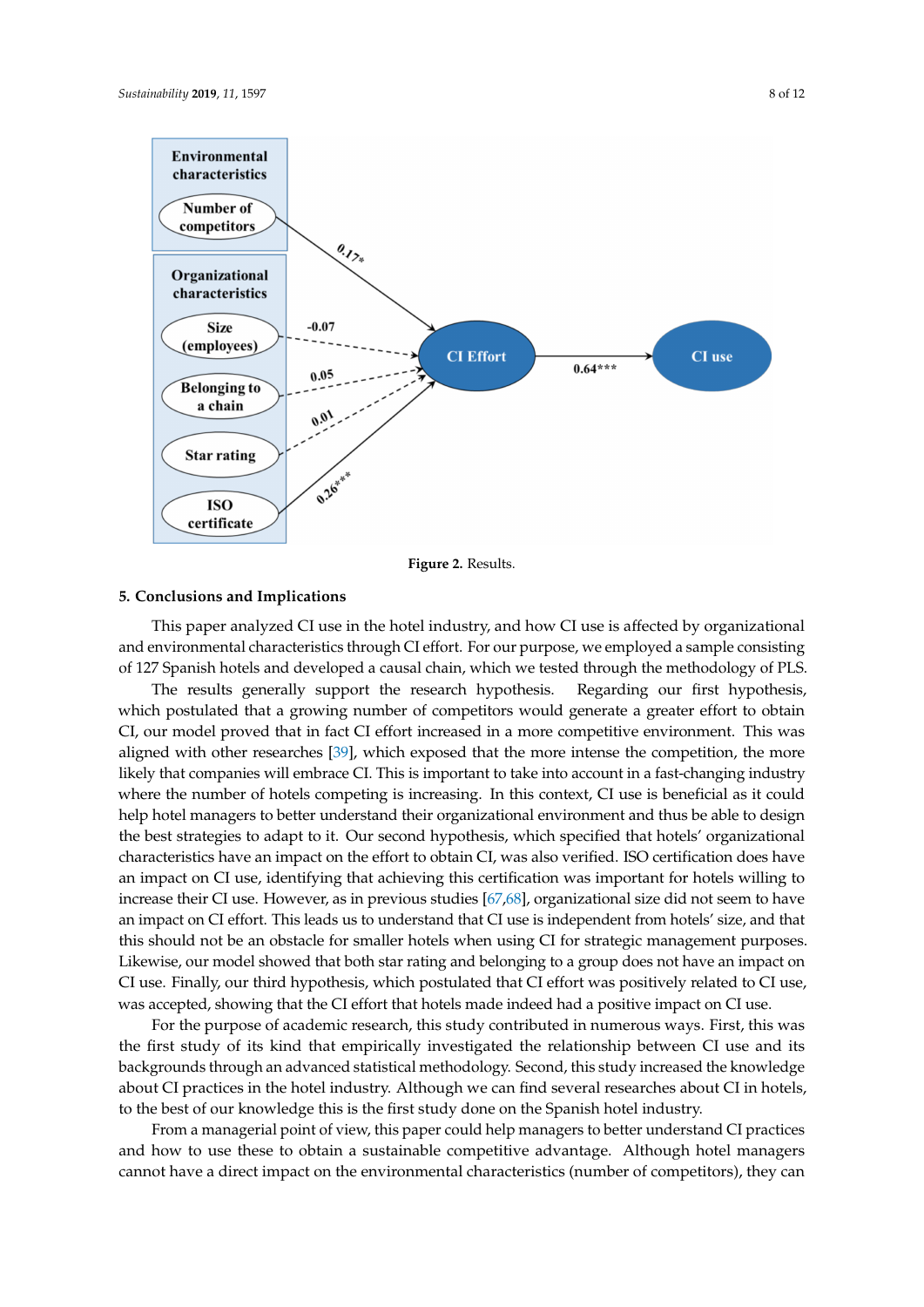influence their organizational characteristics by putting in place the suitable mechanism to obtain the ISO certificate (UNE 166006 of Technological Surveillance and Competitive Intelligence).

By understanding the relationship between CI use and its backgrounds, hotel managers will be able to leverage their CI effort by evaluating their environmental and organizational characteristics. This effort will have a direct impact on CI use, which will aid in the achievement of a sustainable competitive advantage.

We have to acknowledge some limitations related to the cross-section method used when gathering data. As the competition in the industry increases, more and more hotels will either start CI activities or increase their use. Thus it would be advisable to work with longitudinal data and track the level of the CI activities over time.

In addition, it would be recommendable to analyses the impact that CI activities might have on the hotels' performance, and thus reinforce the importance of these activities in the hospitality industry as a means to achieve a sustainable competitive advantage.

Despite this, we believe that the stated limitations do not weaken the relevance of this study and the findings give rise to new opportunities to undertake additional research in other tourism industries such as restaurants, travel agencies and cruise ships. This initiative could be a substantial area for future research, which could help to understand the use of CI in all tourism companies.

**Author Contributions:** This study has been designed and performed by all of the authors. G.C.S. and I.A.F. collected the data. D.R.P. and M.Á.F.G. analysed the data. The introduction, literature review and hypothesis were written by G.C.S., I.A.F. and M.Á.F.G. All of the authors wrote the conclusions and implications.

**Funding:** This research received no external funding.

**Acknowledgments:** In this section you can acknowledge any support given which is not covered by the author contribution or funding sections. This may include administrative and technical support, or donations in kind (e.g., materials used for experiments).

**Conflicts of Interest:** The authors declare no conflict of interest.

#### **References**

- <span id="page-8-0"></span>1. Montiel, I.; Delgado, J. Defining and measuring corporate sustainability: Are we there yet? *Organ. Environ.* **2014**, *27*, 113–139. [\[CrossRef\]](http://dx.doi.org/10.1177/1086026614526413)
- <span id="page-8-1"></span>2. Florea, L.; Cheung, Y.H.; Herndon, N.C. For all good reasons: Role of values in organizational sustainability. *J. Bus. Ethics* **2013**, *114*, 393–408. [\[CrossRef\]](http://dx.doi.org/10.1007/s10551-012-1355-x)
- 3. Soto, P.; Cismaru, D.M.; Vătămănescu, E.M.; Ciochină, R.S. Sustainable entrepreneurship in SMEs: A business performance perspective. *Sustainability* **2016**, *8*, 342. [\[CrossRef\]](http://dx.doi.org/10.3390/su8040342)
- 4. Misso, R.; Andreopoulou, Z.; Cesaretti, G.P.; Hanna, S.S.; Tzoulis, I. Sustainable development and green tourism: New practices for excellence in the digital era. *J. Int. Bus. Entrep. Dev.* **2018**, *11*, 65–74. [\[CrossRef\]](http://dx.doi.org/10.1504/JIBED.2018.090035)
- <span id="page-8-2"></span>5. Steurer, R.; Langer, M.E.; Konrad, A.; Martinuzzi, A. Corporations, stakeholders and sustainable development I: A theoretical exploration of business-society relations. *J. Bus. Ethics* **2005**, *61*, 263–281. [\[CrossRef\]](http://dx.doi.org/10.1007/s10551-005-7054-0)
- <span id="page-8-3"></span>6. Teece, D.J.; Pisano, G.; Shuen, A. Dynamic capabilities & strategic management. *Strateg. Manag. J.* **1997**, *18*, 509–533.
- <span id="page-8-4"></span>7. Hill, C.W.L.; Jones, G.R. *Strategic Management: An Integrated Approach*, 9th ed.; South-Western Cengage Learning: Mason, OH, USA, 2009.
- <span id="page-8-5"></span>8. Adidam, P.T.; Banerjee, M.; Shukla, P. Competitive intelligence and firm's performance in emerging markets: An exploratory study in India. *J. Bus. Ind. Mark.* **2012**, *27*, 242–254. [\[CrossRef\]](http://dx.doi.org/10.1108/08858621211207252)
- <span id="page-8-6"></span>9. Rezaie, H.; Ghandehari, F.; Amiri, F. Analyzing the impact of competitive intelligence on innovation at scientific research centers In Isfahan science and technology town. *Interdiscip. J. Contemp. Res. Bus.* **2011**, *3*, 939–947.
- <span id="page-8-7"></span>10. Kim, Y.; Dwivedi, R.; Zhang, J.; Jeong, S.R. Competitive intelligence in social media Twitter: iPhone 6 vs. Galaxy S5. *Online Inf. Rev.* **2016**, *40*, 42–61. [\[CrossRef\]](http://dx.doi.org/10.1108/OIR-03-2015-0068)
- <span id="page-8-8"></span>11. Mollayaaghobi, S.S.; Badiee, F. A comparative study of competitive intelligence in public sector (case study: Iran auto industries). *Interdiscip. J. Contemp. Res. Bus.* **2011**, *3*, 525–535.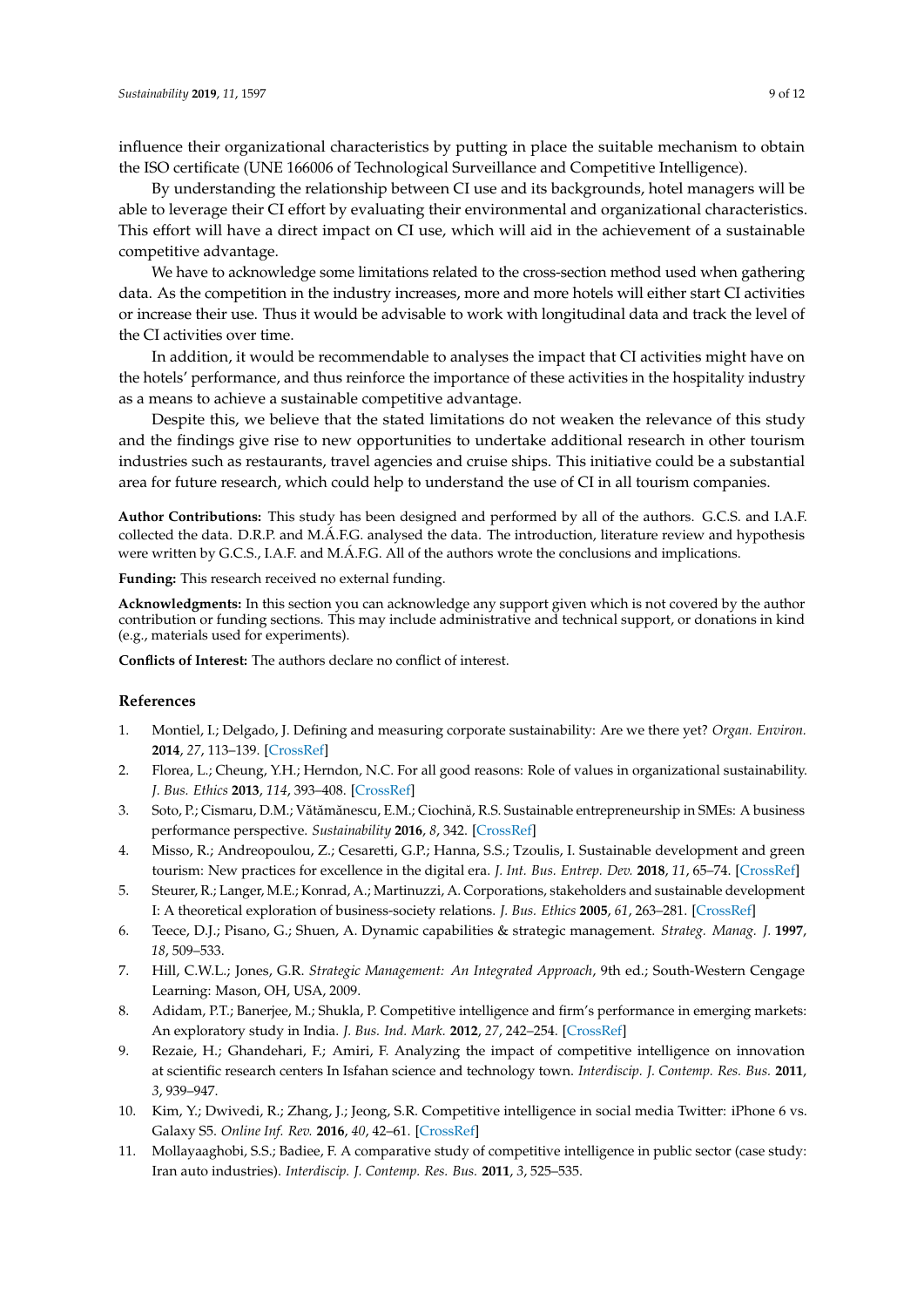- <span id="page-9-3"></span>12. Dishman, P.L.; Calof, J.L. Competitive intelligence: A multiphasic precedent to marketing strategy. *Eur. J. Mark.* **2008**, *42*, 766–785. [\[CrossRef\]](http://dx.doi.org/10.1108/03090560810877141)
- <span id="page-9-0"></span>13. Fleisher, C.S. Competitive intelligence education: Competencies, sources, and trends. *Inf. Manag. J.* **2004**, *38*, 56–62.
- <span id="page-9-1"></span>14. Rapp, A.; Agnihotri, R.; Baker, T.L.; Andzulis, J.M. Competitive intelligence collection and use by sales and service representatives: How managers' recognition and autonomy moderate individual performance. *J. Acad. Mark. Sci.* **2015**, *43*, 357–374. [\[CrossRef\]](http://dx.doi.org/10.1007/s11747-014-0384-7)
- <span id="page-9-2"></span>15. He, W.; Shen, J.; Tian, X.; Li, Y.; Akula, V.; Yan, G.; Tao, R. Gaining competitive intelligence from social media data: Evidence from two largest retail chains in the world. *Ind. Manag. Data Syst.* **2015**, *115*, 1622–1636. [\[CrossRef\]](http://dx.doi.org/10.1108/IMDS-03-2015-0098)
- <span id="page-9-4"></span>16. Köseoglu, M.A.; Ross, G.; Okumus, F. Competitive intelligence practices in hotels. *Int. J. Hosp. Manag.* **2016**, *53*, 161–172. [\[CrossRef\]](http://dx.doi.org/10.1016/j.ijhm.2015.11.002)
- <span id="page-9-5"></span>17. Gémar, G.; Moniche, L.; Morales, A.J. Survival analysis of the Spanish hotel industry. *Tour. Manag.* **2016**, *54*, 428–438. [\[CrossRef\]](http://dx.doi.org/10.1016/j.tourman.2015.12.012)
- <span id="page-9-6"></span>18. Faust, D.; Gadotti, S.J. La inteligencia competitiva aplicada a las redes hoteleras brasileñas. *Estudios Y Perspectivas En Turismo* **2011**, *20*, 478–498.
- <span id="page-9-20"></span>19. Köseoglu, M.A.; Yazici, S.; Okumus, F. Barriers to the implementation of strategic decisions: Evidence from hotels in a developing country. *J. Hosp. Mark. Manag.* **2018**, *27*, 514–543. [\[CrossRef\]](http://dx.doi.org/10.1080/19368623.2018.1402723)
- <span id="page-9-21"></span>20. Casado, G.; Jiménez, J.A. Competitive intelligence in the tourism sector, with special focus on Southern Europe. *Tour. Manag. Stud.* **2016**, *12*, 136–144. [\[CrossRef\]](http://dx.doi.org/10.18089/tms.2016.12114)
- <span id="page-9-7"></span>21. Casado, G.; Resende, P.C.; Aldeanueva, I. Proposal of an assessment scale in competitive intelligence applied to the tourism sector. *J. Intell. Stud. Bus.* **2017**, *7*, 38–47.
- <span id="page-9-8"></span>22. Agnihotri, R.; Rapp, A. Perspectives on competitive intelligence within business: A tactical tool for sales-people to gain a competitive advantage. *Mark. Rev.* **2011**, *11*, 363–380. [\[CrossRef\]](http://dx.doi.org/10.1362/146934711X13210328715948)
- <span id="page-9-9"></span>23. Burns, T.R. The sustainability revolution: A societal paradigm shift. *Sustainability* **2012**, *4*, 1118–1134. [\[CrossRef\]](http://dx.doi.org/10.3390/su4061118)
- <span id="page-9-10"></span>24. Nasri, W. Competitive intelligence in Tunisian companies. *J. Enterp. Inf. Manag.* **2011**, *24*, 53–67. [\[CrossRef\]](http://dx.doi.org/10.1108/17410391111097429)
- <span id="page-9-11"></span>25. Trong Tuan, L. Organizational social capital as a moderator for the effect of entrepreneurial orientation on competitive intelligence. *J. Strateg. Mark.* **2017**, *25*, 301–315. [\[CrossRef\]](http://dx.doi.org/10.1080/0965254X.2015.1076884)
- <span id="page-9-12"></span>26. Kasemsap, K. Hospitality and tourism management: Advanced issues and implications. *Int. J. Tour. Hosp. Manag. Digit. Age* **2018**, *2*, 1–16. [\[CrossRef\]](http://dx.doi.org/10.4018/IJTHMDA.2018070103)
- 27. Tavitiyaman, P.; Zhang, H.Q.; Law, V.T.; Lin, P.M.C. Exploring the environmental scanning of the hotel industry in China. *J. China Tour. Res.* **2016**, *12*, 313–330. [\[CrossRef\]](http://dx.doi.org/10.1080/19388160.2016.1263264)
- 28. Okumus, F. Potential challenges of employing a formal environmental scanning approach in hospitality organisations. *Int. J. Hosp. Manag.* **2004**, *23*, 123–143. [\[CrossRef\]](http://dx.doi.org/10.1016/j.ijhm.2003.09.002)
- 29. Kay, C. What do managers read? A survey of journals and periodicals used by lodging managers in the hospitality industry. *J. Hosp. Tour. Educ.* **2001**, *13*, 76–86. [\[CrossRef\]](http://dx.doi.org/10.1080/10963758.2001.10696702)
- <span id="page-9-13"></span>30. Wu, A.; Costa, J.; Teare, R. Using environmental scanning for business expansion into China and Eastern Europe: The case of transnational hotel companies. *Int. J. Contemp. Hosp. Manag.* **1998**, *10*, 257–263. [\[CrossRef\]](http://dx.doi.org/10.1108/09596119810240843)
- <span id="page-9-14"></span>31. Li, J.; Netessine, S. *Who Are My Competitors? Let the Customer Decide*; INSEAD Working Paper: Fontainebleau, France, 2012.
- <span id="page-9-15"></span>32. Bergen, M.; Peteraf, M.A. Competitor identification and competitor analysis: A broad-based managerial approach. *Manag. Decis. Econ.* **2002**, *23*, 157–169. [\[CrossRef\]](http://dx.doi.org/10.1002/mde.1059)
- <span id="page-9-16"></span>33. Mohammed, I.; Guillet, B.D.; Law, R. Competitor set identification in the hotel industry: A case study of a full-service hotel in Hong Kong. *Int. J. Hosp. Manag.* **2014**, *39*, 29–40. [\[CrossRef\]](http://dx.doi.org/10.1016/j.ijhm.2014.02.002)
- <span id="page-9-17"></span>34. Lau, K.N.; Lee, K.H.; Ho, Y. Text mining for the hotel industry. *Cornell Hotel Restaur. Adm. Q.* **2005**, *46*, 344–362. [\[CrossRef\]](http://dx.doi.org/10.1177/0010880405275966)
- <span id="page-9-18"></span>35. He, W.; Zha, S.; Li, L. Social media competitive analysis and text mining: A case study in the pizza industry. *Int. J. Inf. Manag.* **2013**, *33*, 464–472. [\[CrossRef\]](http://dx.doi.org/10.1016/j.ijinfomgt.2013.01.001)
- <span id="page-9-19"></span>36. Sigala, M.; Lockwood, A.; Jones, P. Strategic implementation and IT: Gaining competitive advantage from the hotel reservations process. *Int. J. Contemp. Hosp. Manag.* **2001**, *13*, 364–371. [\[CrossRef\]](http://dx.doi.org/10.1108/09596110110403956)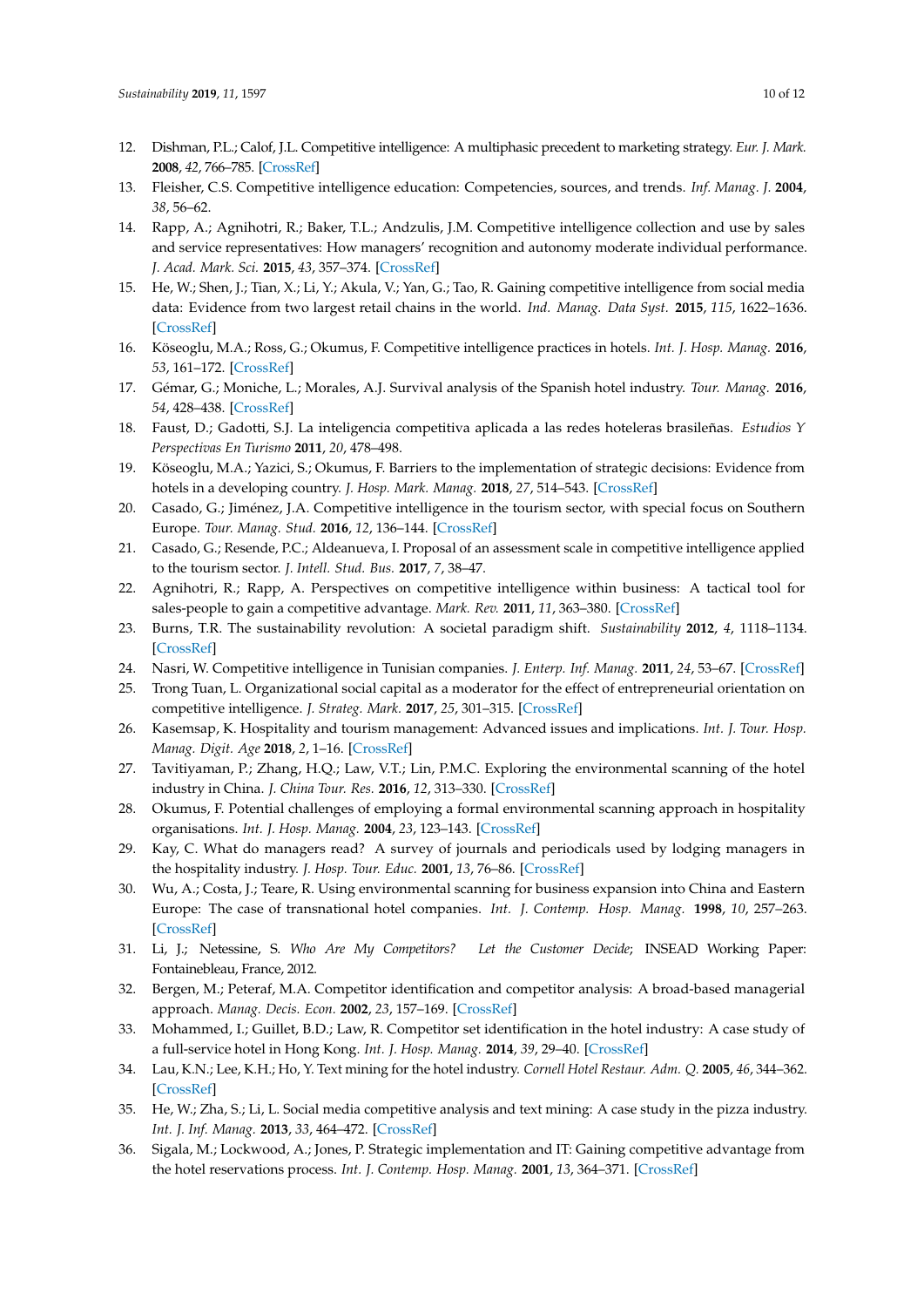- <span id="page-10-0"></span>37. Korte, D.; Ariyachandra, T.; Frolick, M. Business intelligence in the hospitality industry. *Int. J. Innov. Manag. Technol.* **2013**, *4*, 429–434. [\[CrossRef\]](http://dx.doi.org/10.7763/IJIMT.2013.V4.435)
- <span id="page-10-1"></span>38. Zinkhan, G.M.; Gelb, B.D. Competitive intelligence practices of industrial marketers. *Ind. Mark. Manag.* **1985**, *14*, 269–275. [\[CrossRef\]](http://dx.doi.org/10.1016/0019-8501(85)90019-7)
- <span id="page-10-2"></span>39. Oubrich, M.; Hakmaoui, A.; Bierwolf, R.; Haddani, M. Development of a competitive intelligence maturity model: Insights from Moroccan companies. *J. Intell. Stud. Bus.* **2018**, *8*, 25–36.
- <span id="page-10-3"></span>40. Peyrot, M.; Childs, N.; Van Doren, D.; Allen, K. An empirically based model of competitor intelligence use. *J. Bus. Res.* **2002**, *55*, 747–758. [\[CrossRef\]](http://dx.doi.org/10.1016/S0148-2963(00)00179-X)
- <span id="page-10-4"></span>41. Evans, N.G. Sustainable competitive advantage in tourism organisations: A strategic model applying service dominant logic and tourism's defining characteristics. *Tour. Manag. Perspect.* **2016**, *18*, 14–25. [\[CrossRef\]](http://dx.doi.org/10.1016/j.tmp.2015.12.015)
- <span id="page-10-5"></span>42. Fernández, M.A.; Becerra, R. An analysis of Spanish hotel efficiency. *Cornell Hosp. Q.* **2015**, *56*, 248–257. [\[CrossRef\]](http://dx.doi.org/10.1177/1938965513509877)
- <span id="page-10-6"></span>43. Hambrick, D.C. Environmental scanning and organisational strategy. *Strateg. Manag. J.* **1982**, *3*, 159–174. [\[CrossRef\]](http://dx.doi.org/10.1002/smj.4250030207)
- <span id="page-10-7"></span>44. Turespaña. *Official Guide of Spanish Hotels*; Turespaña: Madrid, Spain, 2017.
- <span id="page-10-8"></span>45. Wright, S.; Pickton, D.W.; Callow, J. Competitive intelligence in UK firms: A typology. *Mark. Intell. Plan.* **2002**, *20*, 349–360. [\[CrossRef\]](http://dx.doi.org/10.1108/02634500210445400)
- <span id="page-10-9"></span>46. Reinartz, W.; Haenlein, M.; Henseler, J. An empirical comparison of the efficacy of covariance-based and variance-based SEM. *Int. J. Res. Mark.* **2009**, *26*, 332–344. [\[CrossRef\]](http://dx.doi.org/10.1016/j.ijresmar.2009.08.001)
- <span id="page-10-10"></span>47. Hair, J.F.; Hult, G.T.M.; Ringle, C.M.; Sarstedt, M. *A Primer on Partial Least Squares Structural Equation Modeling (PLS-SEM)*, 2nd ed.; Sage Publications: Thousand Oaks, CA, USA, 2017.
- <span id="page-10-11"></span>48. Becker, J.M.; Klein, K.; Wetzels, M. Hierarchical latent variable models in PLS-SEM: Guidelines for using reflective-formative type models. *Long Range Plan.* **2012**, *45*, 359–394. [\[CrossRef\]](http://dx.doi.org/10.1016/j.lrp.2012.10.001)
- <span id="page-10-12"></span>49. Castro, I.; Roldán, J.L. A mediation model between dimensions of social capital. *Int. Bus. Rev.* **2013**, *22*, 1034–1050. [\[CrossRef\]](http://dx.doi.org/10.1016/j.ibusrev.2013.02.004)
- <span id="page-10-13"></span>50. Wold, H. Systems Analysis by Partial Least Squares. In *Measuring the Unmeasurable*; Nijkamp, P., Leitner, H., Wrigley, N., Eds.; Martinus Nijhoff Publishers: Dordrecht, The Netherlands, 1985; pp. 221–251.
- <span id="page-10-14"></span>51. Chin, W.W. How to Write Up and Report PLS Analyses. In *Handbook of Partial Least Squares: Concepts, Methods and Applications*; Esposito, V., Chin, W.W., Henseler, J., Wang, H., Eds.; Springer: Berlin, Germany, 2010; pp. 655–690.
- <span id="page-10-15"></span>52. Segarra, J.R.; Moliner, M.A. Customer equity and CLV in Spanish telecommunication services. *J. Bus. Res.* **2016**, *69*, 4694–4705. [\[CrossRef\]](http://dx.doi.org/10.1016/j.jbusres.2016.04.017)
- <span id="page-10-16"></span>53. Cataldo, R.; Grassia, M.R.; Lauro, N.C.; Marino, M. Developments in higher-order PLS-PM for the building of a system of composite indicators. *Qual. Quant.* **2017**, *51*, 657–674. [\[CrossRef\]](http://dx.doi.org/10.1007/s11135-016-0431-1)
- <span id="page-10-17"></span>54. Henseler, J. *Adanco 2.0.1: User Manual*; Composite Modeling GmbH & Co: Kleve, Germany, 2017.
- <span id="page-10-18"></span>55. Hair, J.F.; Sarstedt, M.; Ringle, C.M.; Mena, J.A. An assessment of the use of partial least squares structural equation modeling in marketing research. *J. Acad. Mark. Sci.* **2012**, *40*, 414–433. [\[CrossRef\]](http://dx.doi.org/10.1007/s11747-011-0261-6)
- <span id="page-10-19"></span>56. Diamantopoulos, A. The error term in formative measurement models: Interpretation and modeling implications. *J. Model. Manag.* **2006**, *1*, 7–17. [\[CrossRef\]](http://dx.doi.org/10.1108/17465660610667775)
- <span id="page-10-20"></span>57. Tenenhaus, M.; Esposito, V.; Chatelin, Y.M.; Lauro, C. PLS path modeling. *Comput. Stat. Data Anal.* **2005**, *48*, 159–205. [\[CrossRef\]](http://dx.doi.org/10.1016/j.csda.2004.03.005)
- <span id="page-10-21"></span>58. Carmines, E.G.; Zeller, R.A. *Reliability and Validity Assessment*; Sage Publications: Beverly Hills, CA, USA, 1979.
- <span id="page-10-22"></span>59. Barclay, D.W.; Higgins, C.; Thompson, R. The Partial Least Squares (PLS) approach to causal modeling, personal computer adoption and use as an illustration. *J. Technol. Stud.* **1995**, *2*, 285–309.
- <span id="page-10-23"></span>60. Howell, J.M.; Shea, C.M.; Higgins, C.A. Champions of product innovations: Defining, developing, and validating a measure of champion behaviour. *J. Bus. Ventur.* **2005**, *20*, 641–661. [\[CrossRef\]](http://dx.doi.org/10.1016/j.jbusvent.2004.06.001)
- <span id="page-10-24"></span>61. Dijkstra, T.K.; Henseler, J. Consistent partial least squares path modeling. *MIS Q.* **2015**, *39*, 297–316. [\[CrossRef\]](http://dx.doi.org/10.25300/MISQ/2015/39.2.02)
- <span id="page-10-25"></span>62. Henseler, J.; Ringle, C.M.; Sarstedt, M. A new criterion for assessing discriminant validity in variance-based structural equation modelling. *J. Acad. Mark. Sci.* **2015**, *43*, 115–135. [\[CrossRef\]](http://dx.doi.org/10.1007/s11747-014-0403-8)
- <span id="page-10-26"></span>63. Henseler, J.; Ringle, C.M.; Sinkovics, R.R. The Use of Partial Least Squares Path Modeling in International Marketing. In *New Challenges to International Marketing: Advances in International Marketing*; Sinkovics, R.R., Ghauri, P.N., Eds.; Group Publising Limited: Bingley, UK, 2009; pp. 277–319.